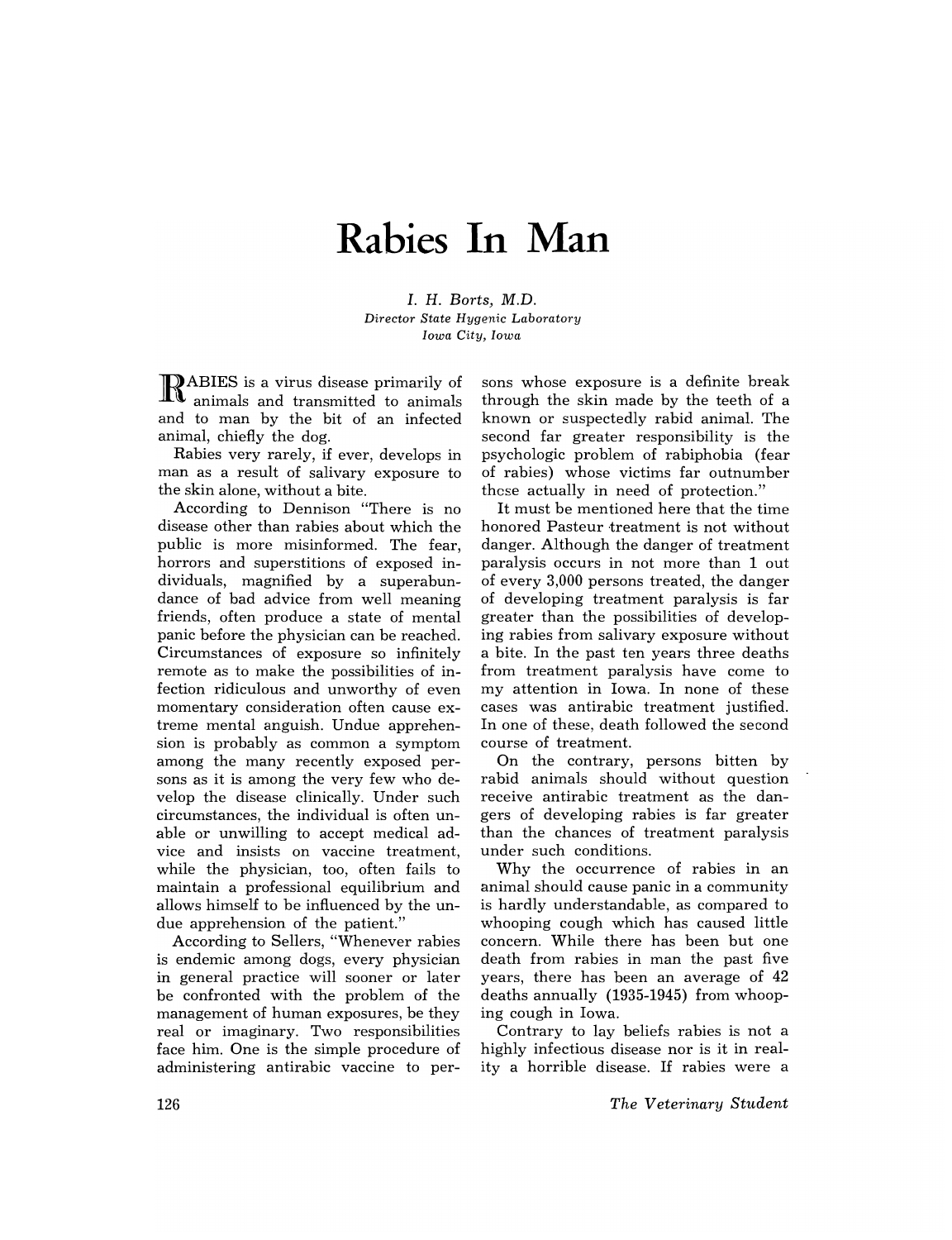highly infectious disease, hundreds of thousands of our ancestors who submitted to the magic of the "mad stone" would have died of the disease. In like manner rendering plant workers who handle rabid carcasses, with utmost disregard, escape contracting the infection. It has been stated that if rabies were easily contracted, it would have been the leading cause of death in the southern United States as only 10 percent of illiterates bitten by rabid animals receive treatment. Various recording in the literature indicate that from 16-33 percent of persons bitten by rabid animals develop the disease. Cornwall reports that of 423 persons bitten by rabid animals and who did not receive Pasteur treatment, 148, or 33 percent died of rabies. Leach and Johnson in carrying out experimental injections in dogs report that only about 62 percent of dogs injected into both jaw muscles with .5cc. of a 10 percent brain emulsion from a dog dying of furious rabies lead to infection.

As for rabies being a horrible death, persons so afflicted rarely suffer as they usually remain conscious and converse intelligently to the end. The convulsions that occur are little different than convulsions associated with other diseases.

Instead of becoming panicky when the disease appears in animals in a community we need to sit down and take stock of the entire problem and devise ways and means of eradicating this needless 100 percent controllable blot on civilization. For many years we have known the cause, and for almost a century we have methods of treating victims, yet we have accomplished little in the way of wiping out the disease.

The incubation period or time between biting and the development of symptoms varies from 10 days to 2 years, although symptoms develop in the average person or animal within 40-45 days. The last human death in Iowa resulted from failure to take antirabic treatment. This was an elderly man bitten on the forearm by a rabid dog on April 2, 1944 and died of rabies December **1,** 1944. Bites about the head and neck in young persons are particularly dangerous. There must be little or no delay in starting treatment as the incubation period may be very short and symptoms develop before treatment has had a chance to become effective. The incu bation period is also affected by the dose of virus injected; the depth, type and multiplicity of wounds; virulency of the virus; and age of the person or animal.

| POSITIVE RABIES EXAMINATIONS AS REPORTED BY       |
|---------------------------------------------------|
| IOWA VETERINARY DIAGNOSTIC LABORATORY, AMES, IOWA |
| AND.                                              |
| STATE HYGIENIC LABORATORY, IOWA CITY, IOWA        |
| 1944–1948                                         |

| Animal       | Ames<br>Veterinary<br>Diagnostic<br>Laboratory | <b>State</b><br>Hygienic<br>Laboratory | Total |  |
|--------------|------------------------------------------------|----------------------------------------|-------|--|
|              | 42                                             | 151                                    | 193   |  |
| Cattle       | 40                                             | 55                                     | 95    |  |
| Skunk Family | 24                                             | 38                                     | 62    |  |
|              | 12                                             | 46                                     | 58    |  |
| Horse        | 11                                             | 12                                     | 23    |  |
| Swine        | 2                                              | 5                                      |       |  |
| Squirrel     |                                                |                                        |       |  |
|              |                                                |                                        |       |  |
| Sheep        |                                                |                                        |       |  |
| Mule         |                                                |                                        |       |  |
|              |                                                |                                        |       |  |
| Total        | 134                                            | 318                                    | 452   |  |

Positive Specimens Reported to Iowa State Department of Health 264 or 58%

*Summer, 1949* 127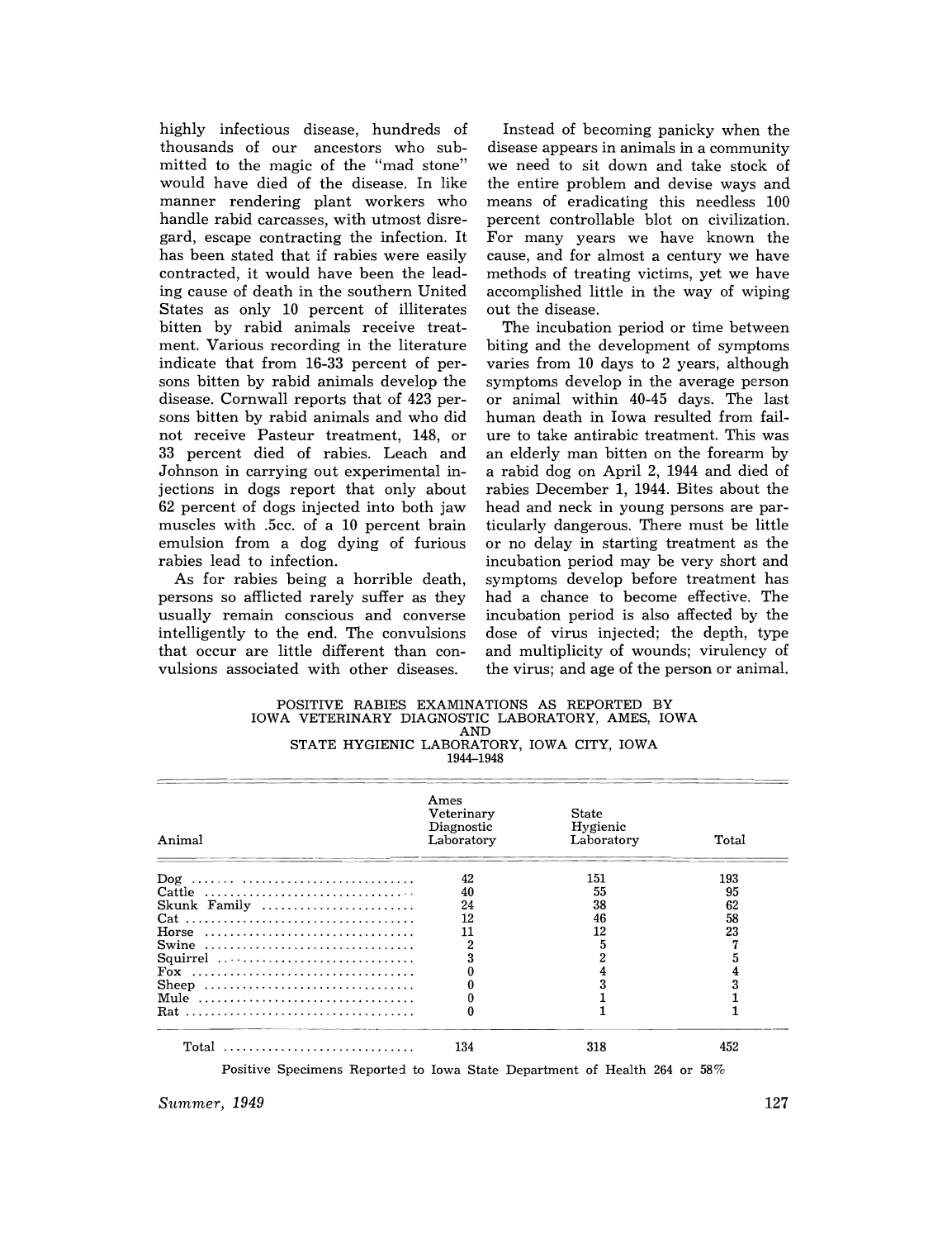| COMPARISON OF MICROSCOPIC AND MOUSE INOCULATION TESTS<br>State Hygienic Laboratory<br>Iowa City, Iowa |       |       |            |       |      |       |      |       |                                         |  |  |
|-------------------------------------------------------------------------------------------------------|-------|-------|------------|-------|------|-------|------|-------|-----------------------------------------|--|--|
| ٠<br>1941-1948                                                                                        |       |       |            |       |      |       |      |       |                                         |  |  |
| Year                                                                                                  | 1941  | 1942  | 1943       | 1944  | 1945 | 1946  | 1947 | 1948  | Total                                   |  |  |
| Negative or Doubtful<br>Microscopic Tests                                                             | 54    | 59    | 62         | 54    | 104  | 87    | 90   | 87    | 597                                     |  |  |
| Positive Mouse<br>Inoculation Tests                                                                   | 10    | 6     | $\cdot$ 10 | 7     | 10   | 12    | 7    | 12    | 74                                      |  |  |
| Percent<br>Positive                                                                                   | 18.51 | 10.17 | 16.13      | 12.96 | 9.61 | 13.79 | 7.78 | 13.79 | Average<br>Percent<br>Positive<br>12.39 |  |  |

RABIES

Experiments in animals show that the young are highly susceptible while resistance develops as age increases. Data from Georgia 1925-45 show that 61 persons bitten by rabid animals died of rabies. Thirty-two of these died in spite of the Pasteur treatment. Of the 32, the bites were about the head and neck in 60 percent, hands and arms 34 percent, lower extremities 3 percent and trunk in 3 percent. Thus antirabic treatment under certain circumstances may not be effective. *There were no deaths during this period from exposures other than a bite.* 

That certain amounts of virus must enter the body before infection takes place is well exemplified by the mouse test. As little as  $1/33,000,000$  gram of infected mouse brain will infect mice if injected intracerebrally. It requires 100 times that dosage to infect mice intramuscularly and 1,000 times that amount when injected under the skin.

Rabies is prevalent in most states in the union. Twenty-one human deaths were reported in the United States in 1947, whereas 8,946 animal deaths were reported for the same period. It is likely that there were ten times as many animal deaths as reported.

Rabies is prevalent whenever animals, chiefly the dog, are infected. An infected dog will travel as many as a hundred miles, biting everything in his path before succumbing to the disease. In Iowa for a period of 20 years there has been, with but one exception, more rabies in December and January than in August.

When a person is bitten by a suspected rapid animal, DON'T KILL THE ANI-MAL. Call a veterinarian, have the animal penned up securely, fed, watered, and observed. If the animal is rabid it will show progressive symptoms and die usually within three to five days. The dying animal should be sacrificed, the head removed, packed in adequate wet ice and promptly delivered to the laboratory for examination. With rare exceptions, Negri bodies, the infectious agent, will be found in the dying animal's brain. If the animal is not rabid it may be released after 14 days observation. If the animal is immediately killed Negri bodies will not be found in from 10-16 percent as verified by mouse inoculation tests. Needless antirabic treatment can thus be avoided by not killing the dog and by placing it under observation.

## Indications for Pasteur Treatment

First get a history of the offending animal..

Rabies should be considered present: (1) If the animal was clinically rabid although Negri bodies are not found on microscopic examination.

(2) If the brain showed Negri bodies although clinical findings were not suggestive of the disease.

(3) If the animal disappears after biting. (4) In any animal that bites without provocation and is immediately killed, it should be regarded as suspicious even though microscopic tests are negative.

Having thus arrived at the fact that